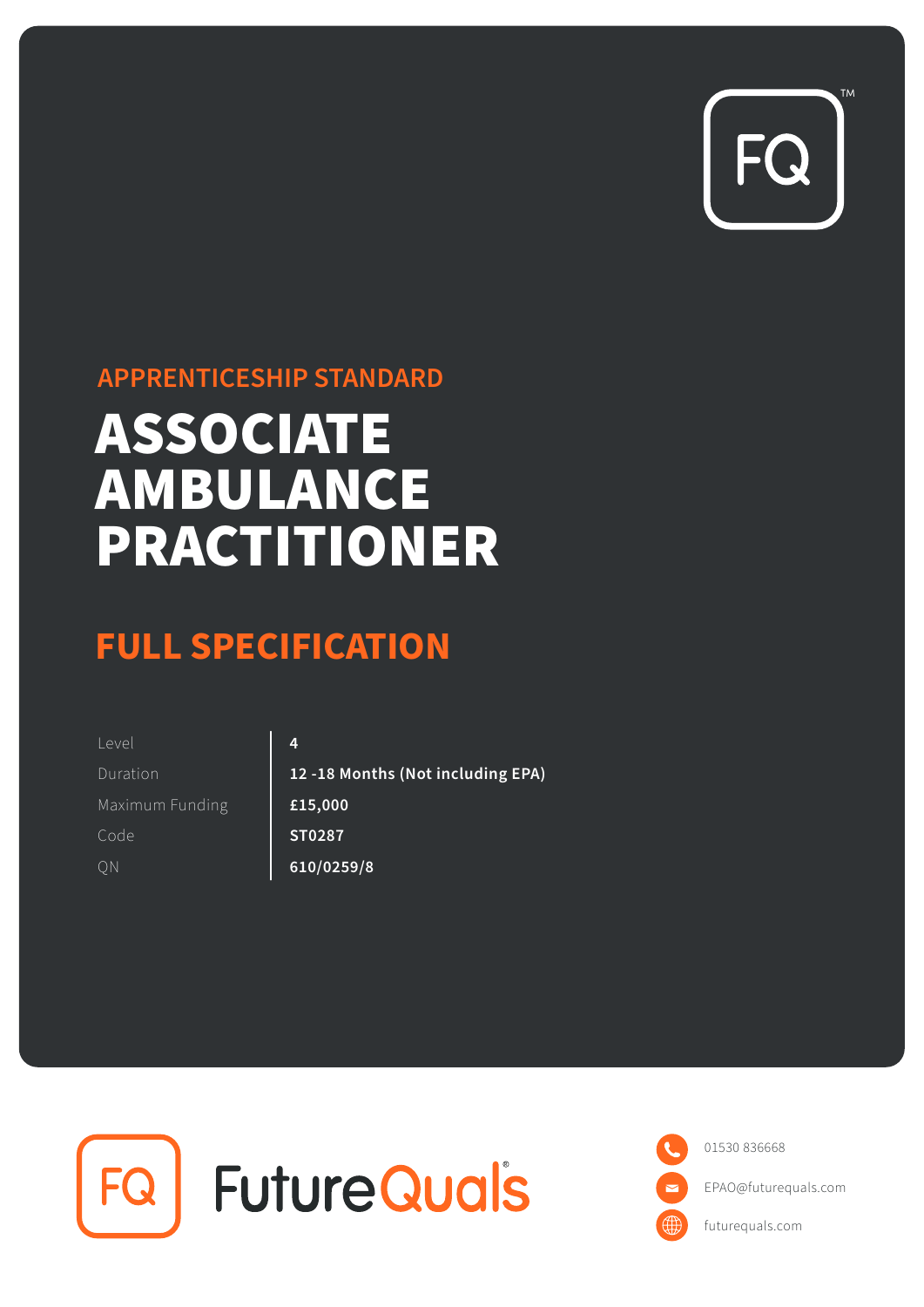# About **Future Quals**

FutureQuals works together with employers and industry experts to develop End-Point Assessments, materials and tools. We provide a first class service for your End-Point Assessment needs and we ensure that we support your employees in every step towards their End-Point Assessment.

Our processes ensure that the apprentice has sufficient knowledge, skills and behaviours in their area of work, as determined by the Level 4 Associate Ambulance Practitioner Apprenticeship Occupational Standard and Assessment Plan.

FutureQuals is a recognised and approved End-Point Assessment Organisation and appears on the Register of Endpoint Assessment Organisations (RoEPAO). FutureQuals are the EPAO within Future(Awards & Qualifications) Ltd.

More information on our processes and End-point Assessment can be found on our website or by contacting us at EPAO@futurequals.com.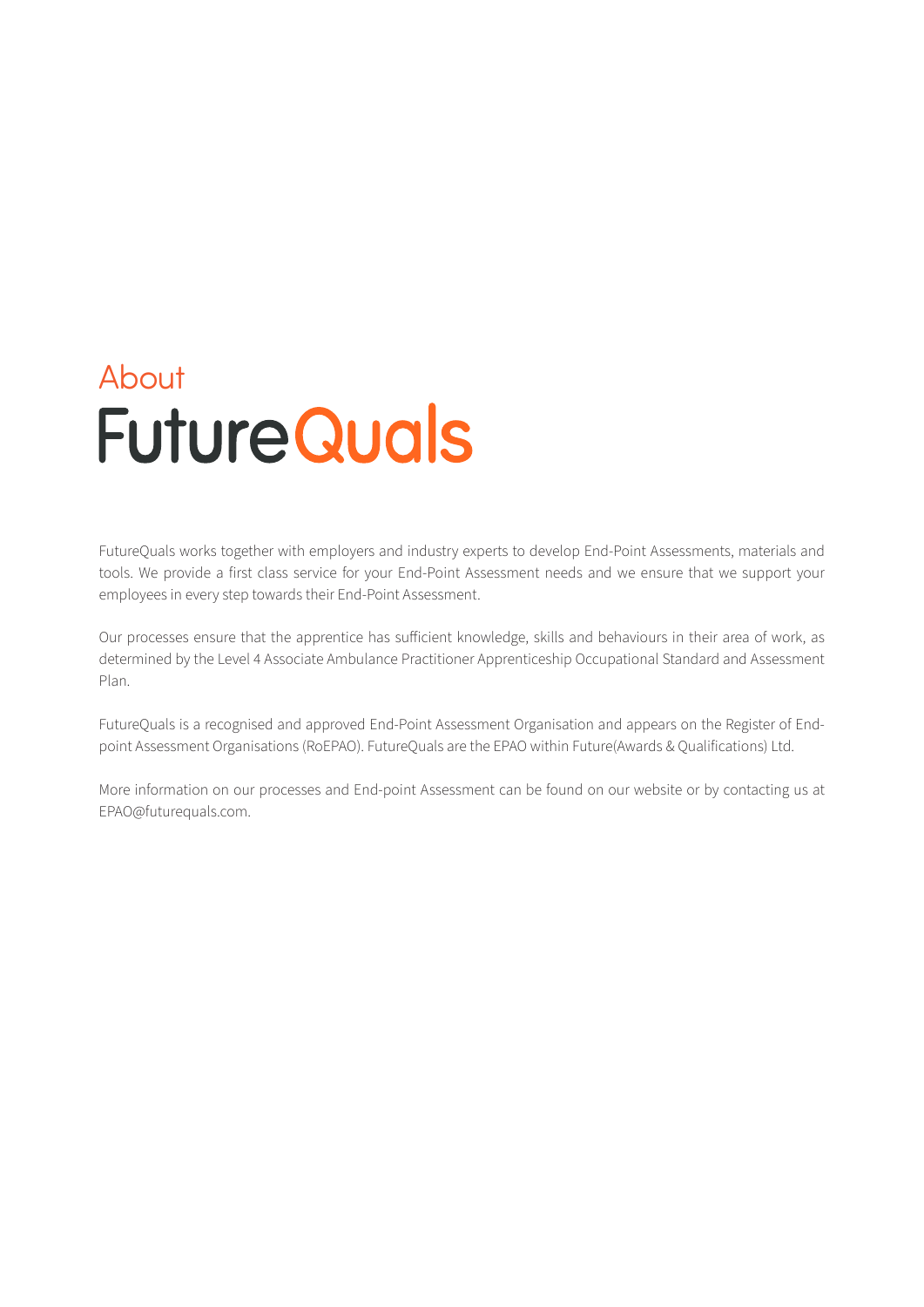## **Contents**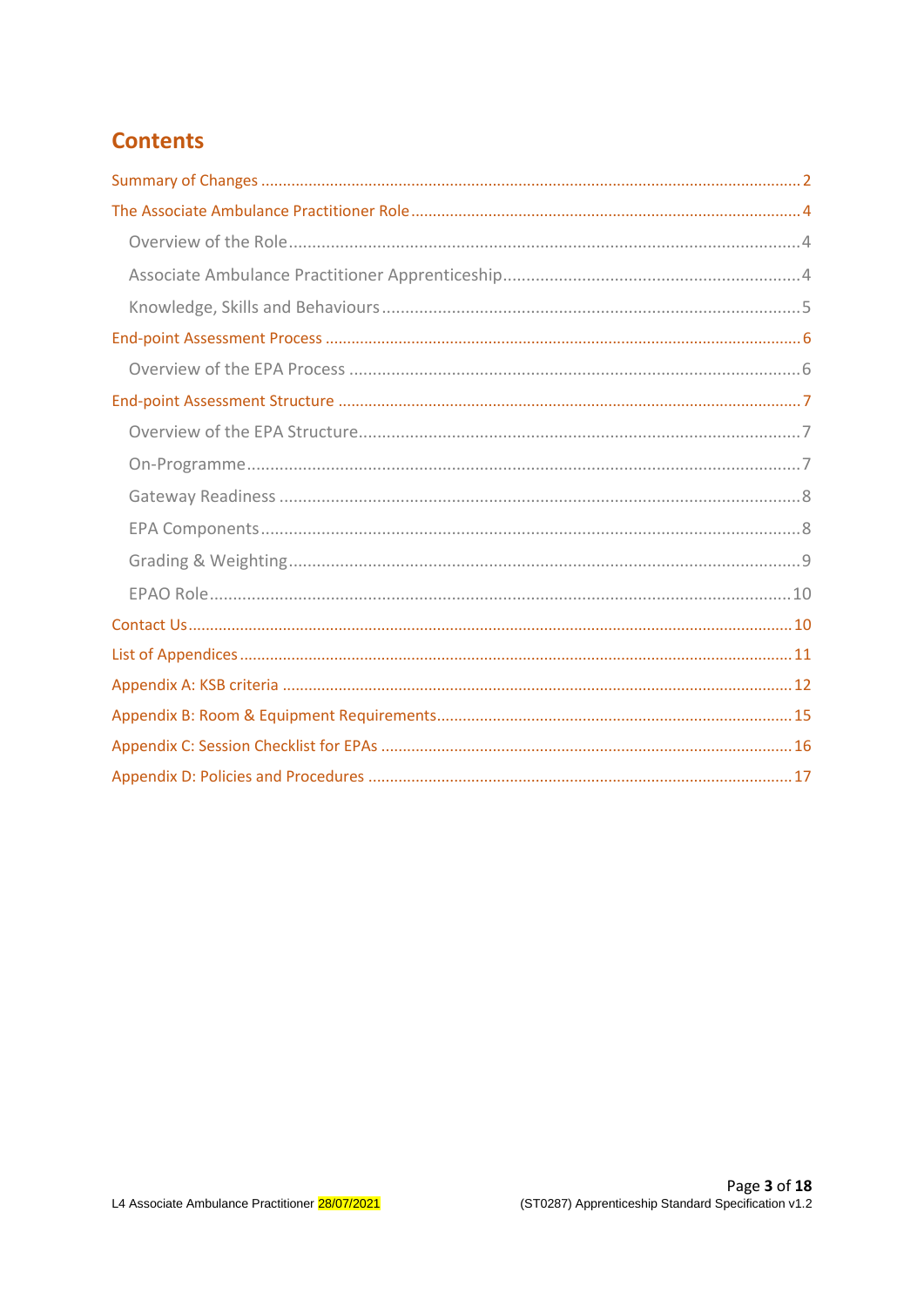## <span id="page-3-0"></span>**The Associate Ambulance Practitioner Role**

#### <span id="page-3-1"></span>**Overview of the Role**

An Associate Ambulance Practitioner (AAP) works as part of the wider Emergency and Urgent Care setting, having direct contact with service users or others, providing high quality and compassionate care. Day to day duties and tasks for an AAP involve working as part of an ambulance crew responding to emergency (999) and urgent calls providing emergency and urgent assistance, driving safely and progressively at high speed.

The AAP will assess, treat and manage service users at the scene or assist with non-conveyance or onward referral if appropriate, reducing the need for hospital admission. Other tasks involve working closely with emergency services and the wider NHS. The tasks of an AAP include evaluating different approaches to solving problems, communicating those results accurately and reliably, with structured and coherent arguments.

AAPs work at a level above that of Healthcare Support Workers and have knowledge of the underlying concepts and associated principles within their area of study, including the ability to evaluate and interpret these. They will have the qualities and transferable skills necessary for employment, exercising some personal responsibility. AAPs will undertake further annual training and develop new skills within a structured and managed environment when employment is secured. The AAP will work under the supervision of a Registered Practitioner in accordance with Regulatory Policies and procedures for an initial probationary period of 20 weeks.

After successful completion, the AAP will be accountable for their own actions, operating within their own scope of practice and will work alongside professional colleagues of higher or lower grades.

#### <span id="page-3-2"></span>**Associate Ambulance Practitioner Apprenticeship**

The aim of the AAP apprenticeship is to ensure that the apprentice will be fully competent and job ready to perform the role of AAP as required by the end of the programme and end-point assessment.

The Apprentice Standard provides a highly descriptive record of the knowledge, skills and behaviours (KS&B) that each AAP must meet whilst on the apprenticeship. Achievement of the Standard supports apprentices' eligibility for employment by any UK NHS Ambulance Service or other relevant organisation.

Employers determine the entry requirements for the AAP and will include behavioural recruitment to support organisational values, interview and a fitness test. Apprentices must be over 18 years of age and hold a full GB driving licence.

Upon successful completion of the apprenticeship, candidates can progress to undertake the Health and Care Professional Council (HCPC) Registered Paramedic status.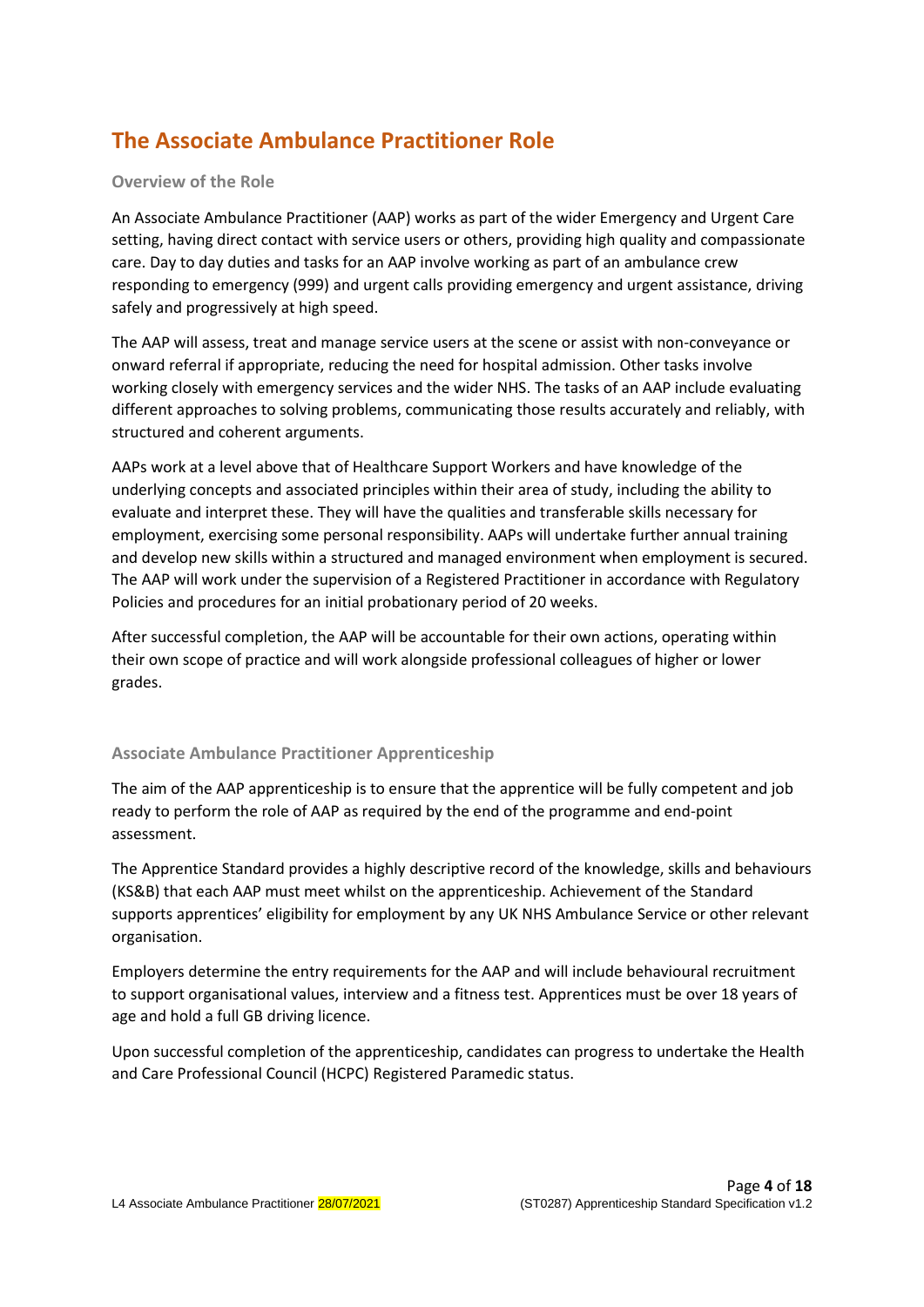Apprentices must have achieved Level 2 Functional Skills in Maths and English, Level 2 Award in Ambulance Driving, Level 3 Certificate in Emergency Response Driving and Level 4 Diploma in AAP by the time the Gateway Declaration is made for end-point assessment.

#### <span id="page-4-0"></span>**Knowledge, Skills and Behaviours**

In order to be fully competent, the Standard requires that AAPs meet and demonstrate particular values and behaviours. They must also demonstrate particular skills and hold certain knowledge.

<span id="page-4-1"></span>A full description of these Knowledge, Skills and Behaviours, as identified in the standard, are detailed in *Appendix A.*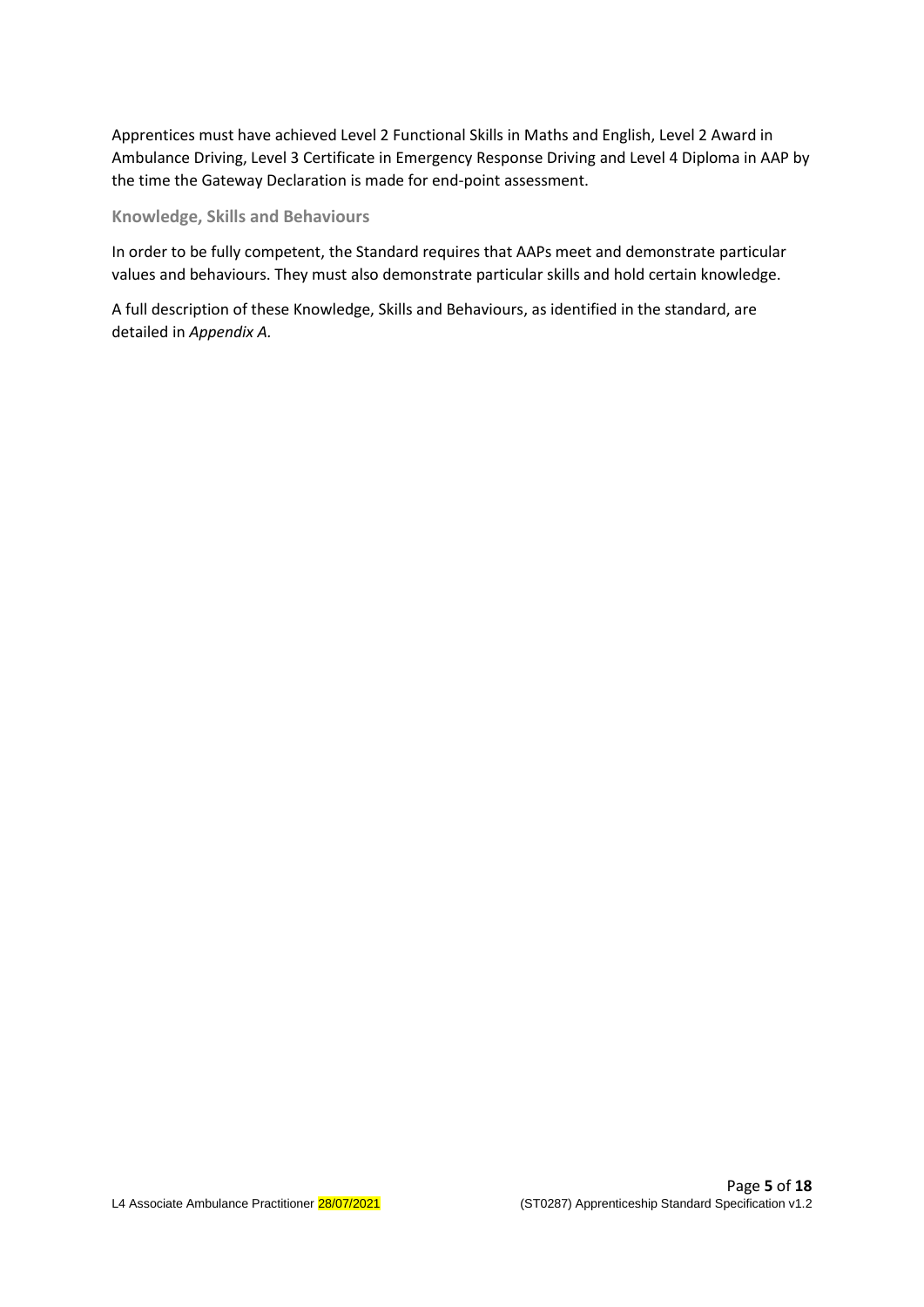## **End-point Assessment Process**

#### <span id="page-5-0"></span>**Overview of the EPA Process**

<span id="page-5-1"></span>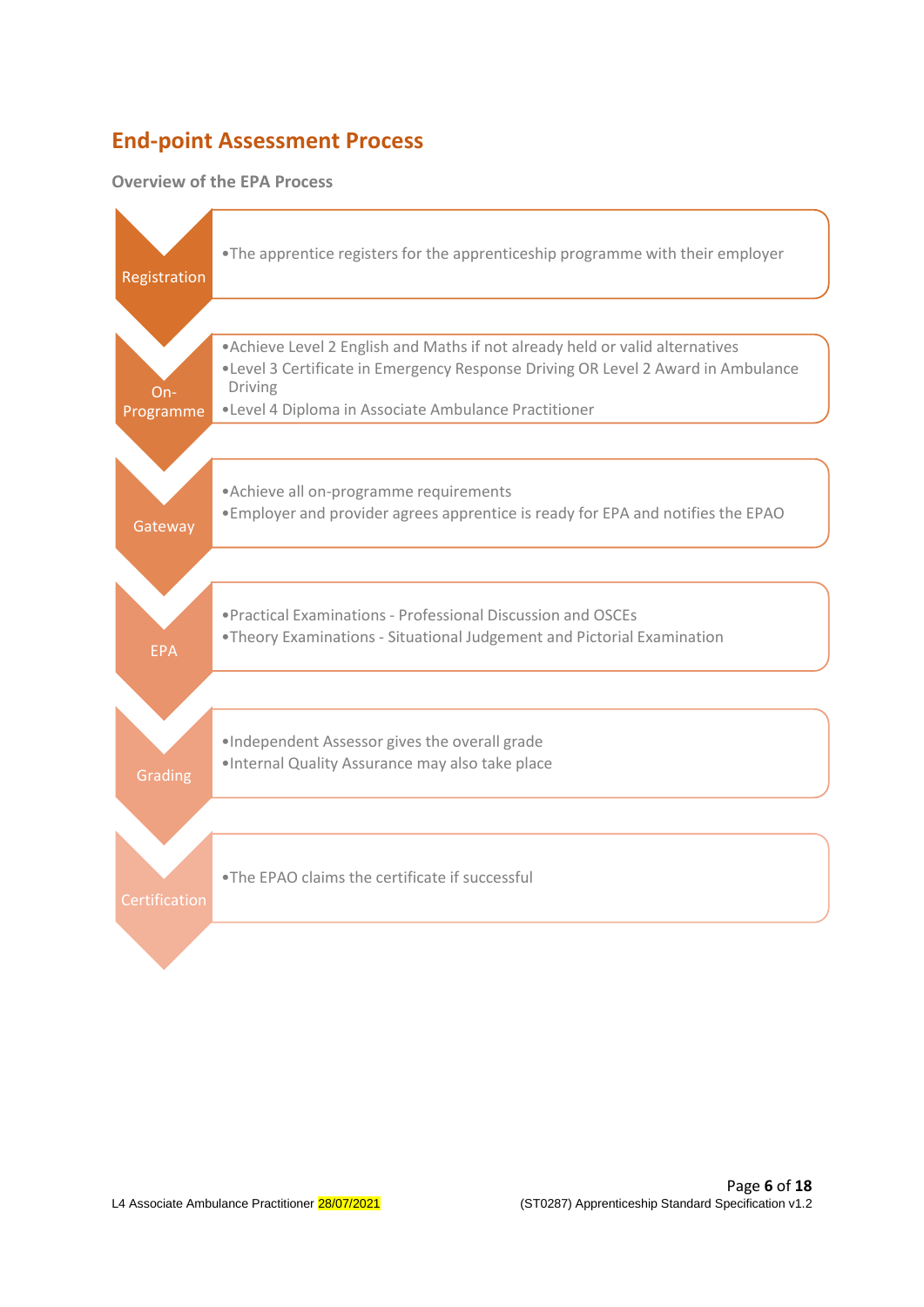## **End-point Assessment Structure**

<span id="page-6-0"></span>**Overview of the EPA Structure**

Once the apprentice has met all the requirements and the Gateway Declaration has been made, they can progress to the End-point assessment.

The EPA comprises five components, delivered via different assessment methods (see below).

Components can be completed in any order and will be determined by the Lead Independent Assessor (LIEPA) on the day of assessment, subject to the number of Apprentices and Independent End-point Assessors (IEPA). Apprentices will need to be available for the whole day.

|                    | <b>Component</b>          | <b>Method of Assessment</b>    | <b>Duration</b> | <b>Grading</b>     |
|--------------------|---------------------------|--------------------------------|-----------------|--------------------|
|                    | Core Skills,              | <b>Professional Discussion</b> | $15 - 20$       | Fail/ Pass/ Merit/ |
|                    | Knowledge, Values         | (using Portfolio               | minutes         | <b>Distinction</b> |
|                    | and Behaviours            | Submission)                    |                 |                    |
| <b>Practical</b>   | <b>Patient Assessment</b> | <b>Objective Structured</b>    | $15 - 20$       | Competent/Deferred |
| <b>Examination</b> | & Measurements            | <b>Clinical Examination</b>    | minutes         |                    |
|                    |                           | (OSCE)                         |                 |                    |
|                    | Intermediate Life         | <b>Objective Structured</b>    | $15 - 20$       | Competent/Deferred |
|                    | Support & assisting       | <b>Clinical Examination</b>    | minutes         |                    |
|                    | the practitioner          | (OSCE)                         |                 |                    |
|                    | Safeguarding &            | Part 1: Situational            | 45              | Fail/ Pass/ Merit/ |
|                    | Capacity                  | <b>Judgement Assessment</b>    | minutes         | <b>Distinction</b> |
| <b>Theory</b>      |                           | Part 2: Multi Choice           |                 |                    |
| <b>Examination</b> | <b>Driving</b>            | <b>Pictorial Examination</b>   | 30              | Fail/ Pass/ Merit/ |
|                    |                           | <b>Multiple Choice</b>         | minutes         | <b>Distinction</b> |
|                    |                           | Questions                      |                 |                    |

Sample assessment materials are shown in Appendix B.

#### <span id="page-6-1"></span>**On-Programme**

The minimum duration required for the apprenticeship is 12 months. It is anticipated that the apprentice will have completed all of the necessary mandatory qualifications from the Level 4 AAP Standard by month 13, including a post qualification consolidation period. Apprentices can be assessed after 12 months and one day. A duration of between 12-18 months is specified within the AAP Apprenticeship Standard.

If a break in learning occurs, the amount of time spent on the apprenticeship, including more than one episode of learning, must meet the minimum duration requirement. For example, 6 months learning followed by a 3 months break in learning would mean another 6 months learning is required to meet the 12 months minimum.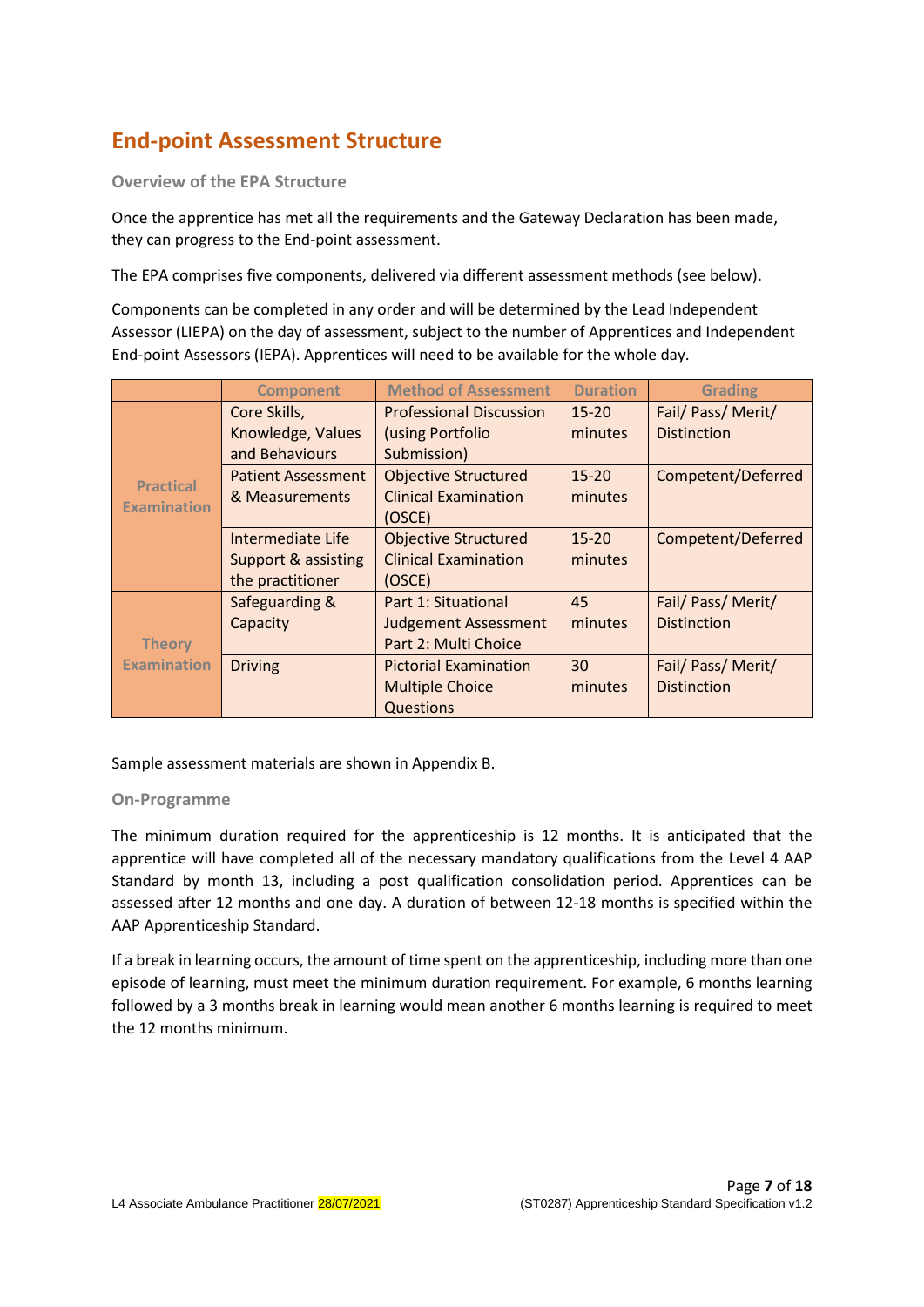|  | Anticipated durations set out in the AAP Apprenticeship Standard Assessment Plan |  |  |  |
|--|----------------------------------------------------------------------------------|--|--|--|
|  |                                                                                  |  |  |  |
|  |                                                                                  |  |  |  |

| <b>Phase/ Qualification</b>                                           | <b>Duration</b><br>(Weeks) | <b>Duration</b><br>(Months) | $\%$ |
|-----------------------------------------------------------------------|----------------------------|-----------------------------|------|
| Level 4 Diploma for Associate Ambulance<br>Practitioners              | 14                         | 3.5                         | 26   |
| Level 3 Certificate in Emergency Response<br><b>Ambulance Driving</b> |                            |                             |      |
| Practice Placement - 750 Hours                                        | 20                         |                             | 37   |
| <b>Post Qualification Consolidation</b>                               | 16                         |                             | 30   |
| <b>Total</b>                                                          | 54                         | 135                         | 100  |

At the point of successful completion of the mandatory qualifications, and the required 20 weeks (750 hrs) practice placement, apprentices will undertake a period of 16 weeks post qualification consolidation.

During this consolidation period, the apprentice will undertake a number of clinical supervision and facilitation shifts (determined by the employer) with a Practice Placement Educator (mentor). The must hold a minimum Level 5 mentorship qualification and be occupationally competent at the same level or higher in the emergency and urgent care setting.

<span id="page-7-0"></span>**Gateway Readiness**

- During the clinical supervision and facilitation shifts, both the mentor and the apprentice will discuss their readiness for end-point assessment. Once they are agreed, the Employer/Employer Provider can make the Gateway Declaration, usually between month 12 and 13. At Gateway Declaration, the apprentice must have achieved: Level 2 Functional Skills, Maths and English
- Level 2 Award in Ambulance Driving or Level 3 Certificate in Emergency Response Driving
- Level 4 Diploma in AAP

Evidence of qualification success should be submitted to FutureQuals via SharePoint or QMIS before an end-point assessment can take place.

Although not a Gateway requirement, the AAP Apprenticeship Assessment Plan refers to the 15 Care Standards, which will be assessed during the Professional Discussion.

#### <span id="page-7-1"></span>**EPA Components**

The table on page 6 sets out the 5 components to be assessed.

**The Professional Discussion** will assess the Core Knowledge, Skills, Behaviours and Values. This assessment element will cover 5 of the 15 standards from the Care Certificate.

**The Objective Structured Clinical Examinations (OSCE)** will cover two areas. Firstly, it will look at Patient Assessment and Measurements. It will follow a stepwise approach, undertaking physiological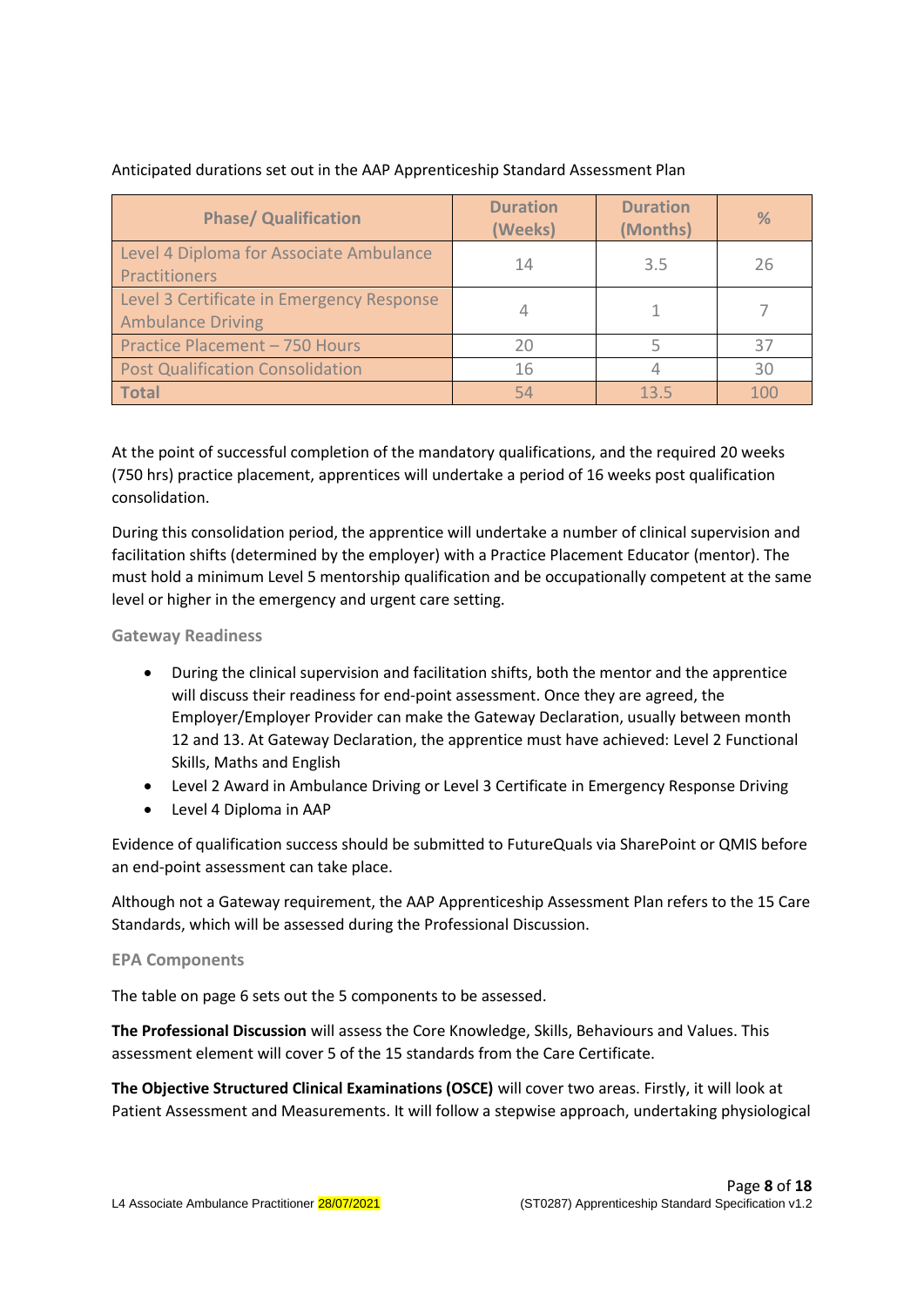measurements using appropriate equipment in a safe and effective manner; making appropriate changes or recommendations to the treatment plan within the scope of practice.

Secondly, the end-point assessor will assess Intermediate Life Support and assisting the practitioner. The assessor will look for the apprentice performing intermediate life support, assisting the practitioner in preparing for one of the following: advanced airway management (Intubation) and Intravenous Cannulation (IV) or Intraosseous (IO).

**The Situational Judgement test** will assess Safeguarding and Capacity. It will test the apprentice's judgement for acting in the best interest of the patient. This is a sequencing and multi choice test. For the sequencing section the apprentice will be given a scenario and asked to order the priority and for the multi choice questions they will be asked to answer some true/false, yes/no and other multi choice questions.

**Pictorial Examination Multiple Choice Questions** will be used to assess the apprentice's Driving (Traffic Signs) knowledge.

Sample assessment materials are shown in Appendix B.

<span id="page-8-0"></span>**Grading & Weighting**

For assessment areas where a grading and weighting are applied, it will follow the format as set out below. For assessment areas where a grading and weighting exemption is applied, the assessment decision of competent will result in a distinction grade and 70% will be awarded. A deferral will result in a fail grade and 39% will be awarded. In order for the apprentice to achieve a successful overall assessment grade (as detailed below), no assessment decision of Fail and/or Deferred should be awarded for any aspect of the assessment elements.

| Grading   | Fail  | <b>Pass</b>    | <b>Merit</b>       | <b>Distinction</b> |
|-----------|-------|----------------|--------------------|--------------------|
| Weighting | 39% - | 59%<br>$40% -$ | 60%<br>69%<br>$\,$ | $70% +$            |

| Grading   | Deferred/Fail | <b>Competent</b> |
|-----------|---------------|------------------|
| Weighting | <40%          | 70%              |

The overall assessment grade will be determined by the mean average of the assessment areas against the grading and weighting table.

All five areas of assessment must individually meet or exceed the required pass mark standard of 40%, in order to achieve the Apprenticeship Standard. The overall average assessment grade will determine the grading and weighting applied, unless any area of assessment is <40%, in such cases this will result in a fail. The table below provides examples of how overall assessment grading is determined by mean average achieved in each area of assessment:

| <b>Core Skills,</b><br>Knowledge,<br>Values &<br><b>Behaviours</b> | <b>Patient</b><br><b>Assessment</b> | Intermediate<br><b>Life Support</b> | Safeguarding<br>& Capacity | <b>Driving</b><br><b>(Traffic)</b><br>Signs) | <b>Total</b> | % Average | <b>Overall</b><br>Assessment<br>Grade |
|--------------------------------------------------------------------|-------------------------------------|-------------------------------------|----------------------------|----------------------------------------------|--------------|-----------|---------------------------------------|
| 35%                                                                | 70%                                 | 70%                                 | 67%                        | 68%                                          | 310          | 62%       | Fail                                  |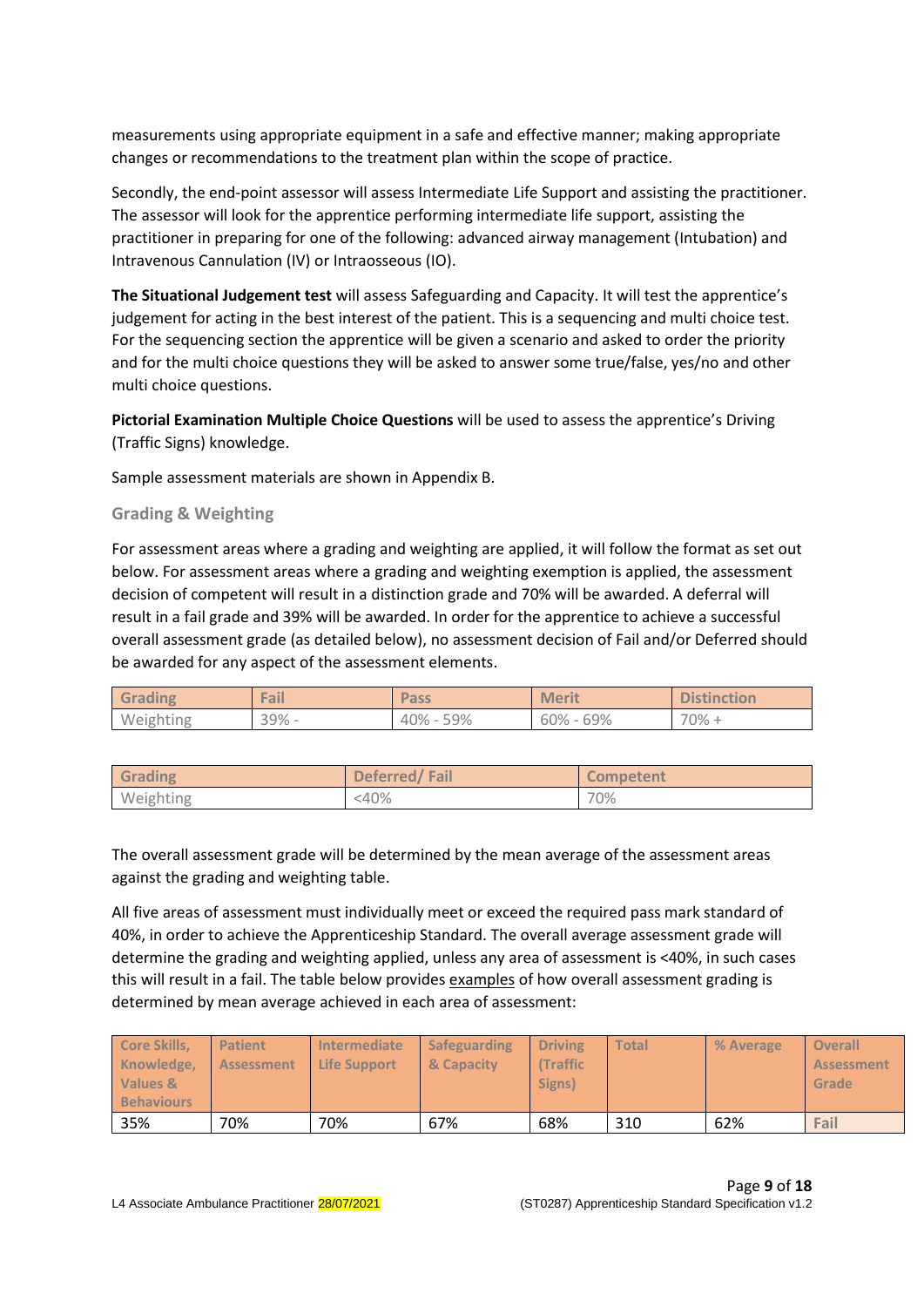| 40% | 70% | 70% | 50% | 60%        | 290 | 58% | Pass               |
|-----|-----|-----|-----|------------|-----|-----|--------------------|
| 55% | 70% | 70% | 69% | 57%<br>، ر | 321 | 64% | <b>Merit</b>       |
| 89% | 70% | 70% | 58% | 94%        | 381 | 76% | <b>Distinction</b> |

Once the EPA has been successful (including resits), the IEPA will inform FutureQuals, who will then claim the certificate on behalf of the apprentice. Internal Quality Assurance will take place in some cases as per FutureQuals Policy and procedures.

#### <span id="page-9-0"></span>**EPAO Role**

In line with the assessment plan, as an EPAO, we will:

- Take no part in the training of apprentices who complete the EPAs
- Devise assessment materials and administer the EPA
- Recruit and train Independent End-point Assessors, Lead IEPAs and IQAs
- Ensure IEPAs, Lead IEPAs and IQAs are occupationally competent, are able to assess the performance of the apprentice using the EPA method and are able to determine grade achieved
- Undertake annual standardisations and moderation activities
- Actively participate in quality assurance procedures described in the assessment plan
- Follow Internal Quality Assurance Procedures and adhere to External Quality Assurance procedures and requests
- Comply with the Conditions for EPAOs
- <span id="page-9-1"></span>• Comply with the EQA Framework

### **Contact Us**

For more information about the EPAO, FutureQuals or the EPA please contact us on:

Phone: 01530 836668

Email: EPAO@[futurequals](mailto:EPAO@futureassess.com).com

Web: www.[futurequals](http://www.futureassess.com/).com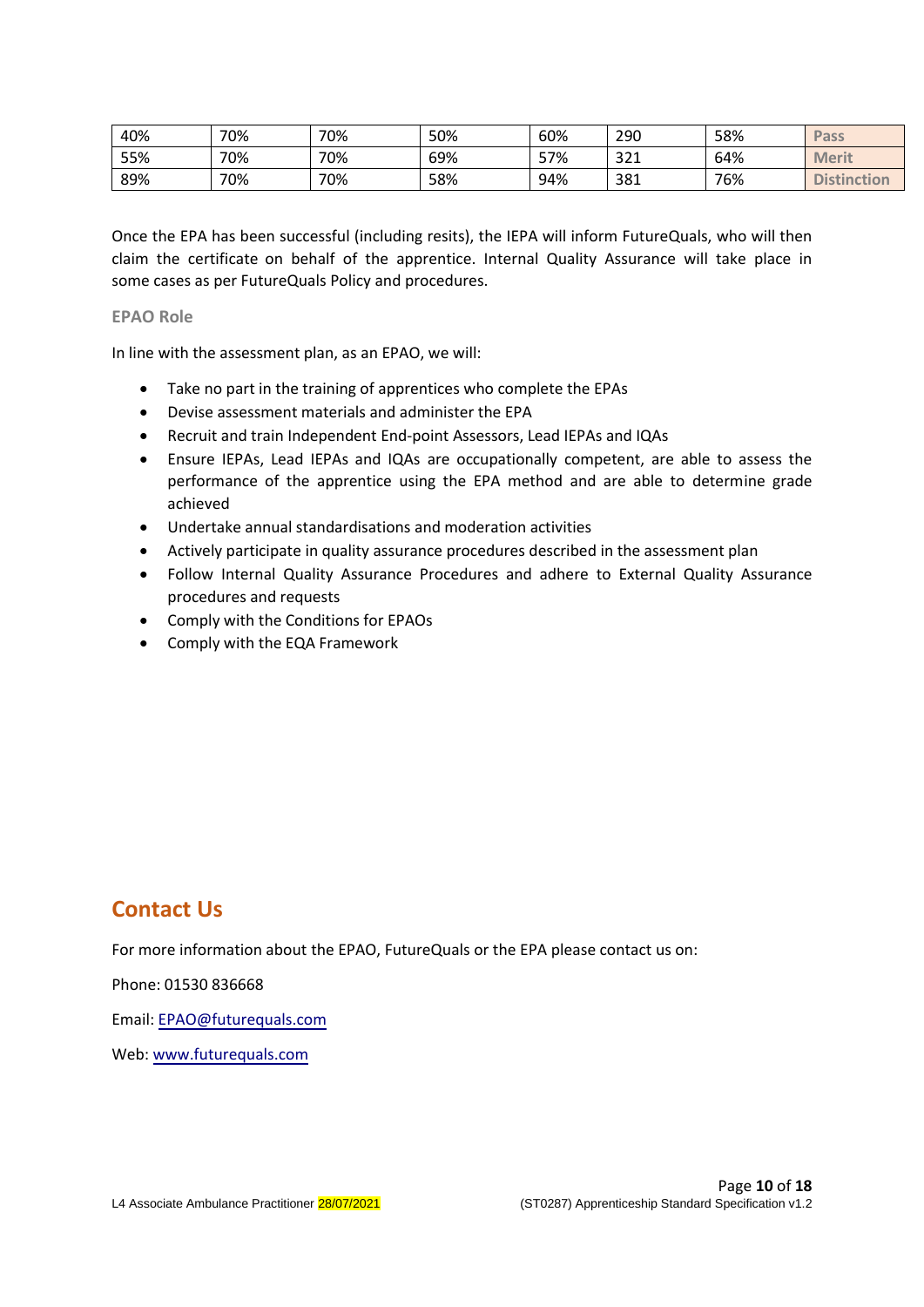## <span id="page-10-0"></span>**List of Appendices**

Appendix A: KSB Criteria Appendix B: Room & Equipment Requirements Appendix C: Session Checklist for EPAs Appendix D: Policies and Procedures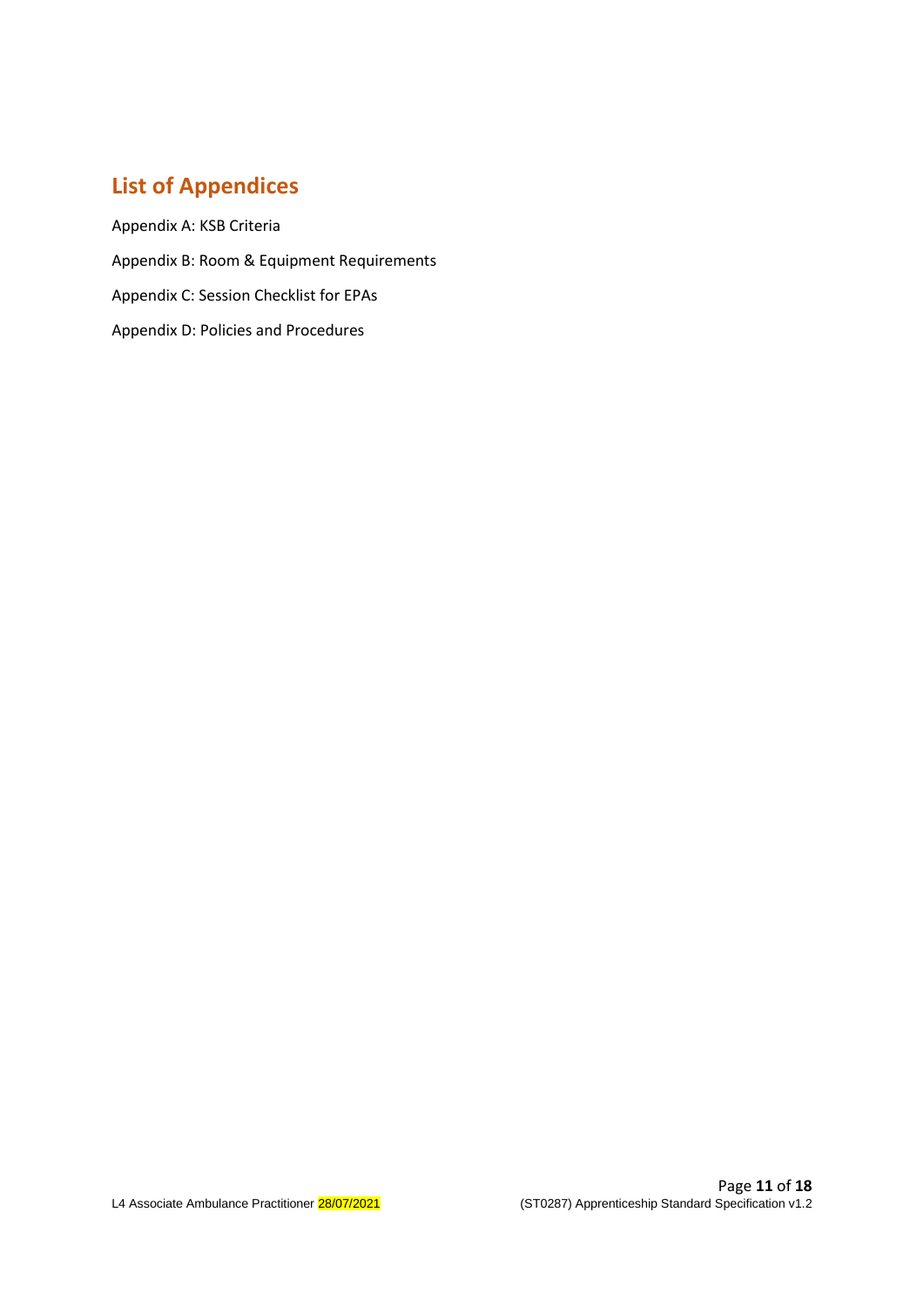## <span id="page-11-0"></span>**Appendix A: KSB criteria**

|                                | <b>Behaviours</b>                                                                                                                                                                                                                                                                                                                                                                                                                                                         |
|--------------------------------|---------------------------------------------------------------------------------------------------------------------------------------------------------------------------------------------------------------------------------------------------------------------------------------------------------------------------------------------------------------------------------------------------------------------------------------------------------------------------|
| <b>Values</b>                  | The AAP must always:                                                                                                                                                                                                                                                                                                                                                                                                                                                      |
| <b>Patient Centred</b>         | Be professional and passionate about the emergency and urgent care services; have a<br>commitment to quality of care for service users and their relatives, a positive attitude in<br>helping to improve patient care/experience, learning from successes and mistakes in line with<br>the NHS constitution                                                                                                                                                               |
| Dignity and Respect for<br>all | Show an understanding and be respectful of all service users, carers and all those who the AAP<br>come into contact with. The AAP will promote equality of opportunity and celebrate diversity,<br>demonstrating high standards of behaviour and conduct with honesty and openness at all<br>times.                                                                                                                                                                       |
| Teamwork                       | Work closely and collaboratively with users of all levels in an open, honest and supportive way,<br>acting in the best interest of the service users and others. Promoting teamwork and taking a<br>genuine interest in those whom we work with, offering support and guidance when it is<br>needed. Inspire each other to work together to create better services.                                                                                                       |
| Care & Compassion              | Deliver a first class service which is responsive to individual's needs, recognising and<br>celebrating good performance, striving to maintain a positive, safe, caring and compassionate<br>working environment for all. Ensure that compassion is central to the care provided with<br>humanity and kindness.                                                                                                                                                           |
| Effective<br>Communication     | Be open and honest with individuals choosing the most appropriate way of communicating,<br>using everyday language, avoiding jargon. Respect confidentiality and personal information of<br>service users and others.                                                                                                                                                                                                                                                     |
| Competence                     | Be personally responsible for own learning and development. Engage with advancing<br>technologies, maximising learning opportunities. Encourage and support others in their<br>personal development to increase and maintain high levels of competency.                                                                                                                                                                                                                   |
|                                | <b>Skills</b>                                                                                                                                                                                                                                                                                                                                                                                                                                                             |
|                                | The AAP will be able to:                                                                                                                                                                                                                                                                                                                                                                                                                                                  |
| Core Skills                    | Engage in organisational effectiveness and personal & professional development by using &<br>promoting:<br><b>Effective communication</b><br>Conflict resolution training<br>٠<br>Equality & inclusion<br>٠<br>Implementation of health & safety<br>Safeguarding and protecting individuals and groups<br>Person centred approaches<br>Good practice in information governance<br>Infection prevention and control measures<br>Duty of care to patients privacy & dignity |
| Moving and handling            | Undertake risk assessment prior to moving & positioning individuals, using equipment and<br>other items safely.                                                                                                                                                                                                                                                                                                                                                           |
| Assessments &<br>Measurements  | Follow a stepwise and holistic approach to patient assessment, undertaking a range of<br>physiological measurements using appropriate equipment in a safe and effective manner.<br>Make appropriate changes or recommendations to the treatment plan within their scope of<br>practice, reporting changes where applicable or necessary.                                                                                                                                  |
| Treatment &<br>Intervention    | Manage service users and others across the age ranges - from babies & children to care for<br>the elderly - within the emergency and urgent care setting, to include:<br>Airway, respiratory and circulatory management<br>Wounds and bleeding<br><b>Burns and scalds</b>                                                                                                                                                                                                 |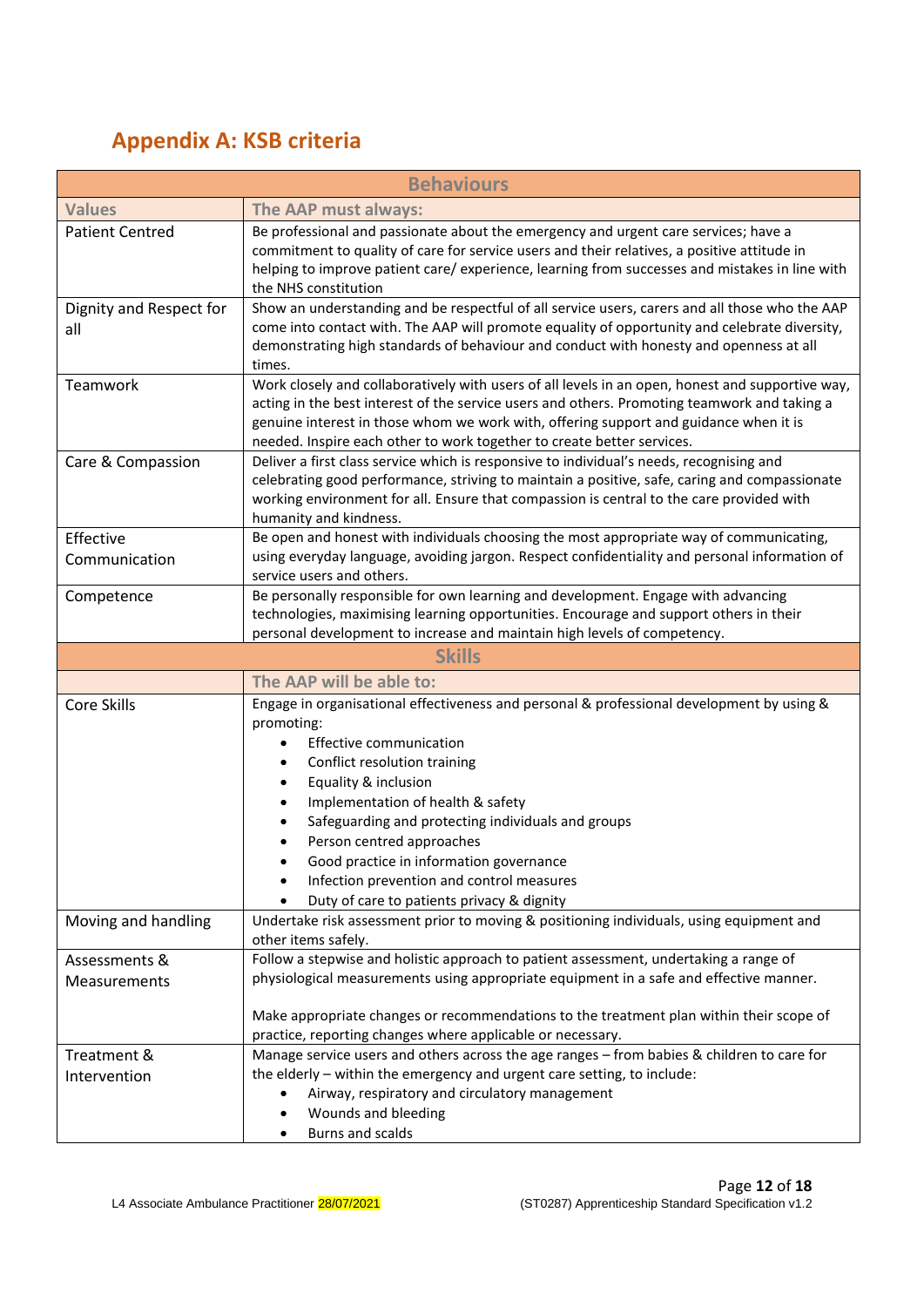|                               | <b>Medical conditions</b><br>$\bullet$                                                                                  |
|-------------------------------|-------------------------------------------------------------------------------------------------------------------------|
|                               | Bones/joints/ligaments/tendons injuries<br>$\bullet$                                                                    |
|                               | Use of medical gases<br>$\bullet$                                                                                       |
|                               | Pregnancy and childbirth<br>$\bullet$                                                                                   |
|                               |                                                                                                                         |
|                               | Hostile and major incidents<br>$\bullet$                                                                                |
|                               | Substances hazardous to health                                                                                          |
|                               | Pain management                                                                                                         |
| Intermediate Life             | Perform immediate life support for individuals across the age ranges using appropriate                                  |
| Support & assisting the       | equipment and techniques safely and effectively. Assist the practitioner in the skills of                               |
| practitioner                  | Cannulation, Fluids Treatment and Intubation, including the preparation of life saving drugs,                           |
|                               | using the skills necessary to deliver effective medicines management criteria.                                          |
| Light Rescue &                | Perform a range of light rescue and extrication techniques in a safe and effective manner,                              |
| Extrication                   | using a range of equipment.                                                                                             |
|                               | <b>Knowledge</b>                                                                                                        |
|                               | The AAP will know and understand:                                                                                       |
| Core Knowledge                | How the AAP role engages in supporting the organisation in delivering high quality<br>$\bullet$                         |
|                               | care and meeting its targets                                                                                            |
|                               | How to develop and use personal & professional development plan including the<br>٠<br>importance of reflective practice |
|                               |                                                                                                                         |
|                               | How to communicate effectively, including writing clear, concise information<br>$\bullet$                               |
|                               | The importance of health, safety and dynamic risk assessments. How to report<br>$\bullet$                               |
|                               | incidents, near misses and follow the correct processes to promote health and safety                                    |
|                               | at work.                                                                                                                |
|                               | The organisation's safeguarding procedures and to protect individuals and groups,                                       |
|                               | including referral through the appropriate routes                                                                       |
|                               | How to promote person centred approaches and know how to adhere to relevant                                             |
|                               | codes of practice and ethics.                                                                                           |
|                               | How to practice and follow information governance by understanding data<br>$\bullet$                                    |
|                               | protection, Caldicott regulations and other legislation                                                                 |
|                               | How to follow policies and procedures in relation to infection prevention & control                                     |
|                               | The importance of treating patients and their carer's with privacy and dignity.<br>٠                                    |
| Moving & Handling,            | How to undertake dynamic risk assessment prior to moving & positioning individuals<br>$\bullet$                         |
| Light Rescue, Extrication     | in accordance with their care plan, as well as using equipment and other items safely                                   |
| & Environmental Safety        | The Health & Safety at Work Act and related regulations. They will know how to                                          |
|                               | manage their own safety and that of others in a range of environments                                                   |
|                               | How to perform a range of light rescue and extrication techniques responsibly and in                                    |
|                               | a safe and effective manner. Understand the meaning of Common Law and know                                              |
|                               | what criteria must be met to undertake gaining and entry with good intent.                                              |
| Assessment &                  | How to follow a stepwise and holistic approach to patient assessment by<br>$\bullet$                                    |
|                               | understanding and applying codes of practice and ethics, etc. Understand how to                                         |
| Physiological                 |                                                                                                                         |
| Measurements,                 | carry out and interpret a range of physiological measurements. Know how to make                                         |
| Administration of             | appropriate changes or recommendations to the treatment plan as directed.                                               |
| <b>Medications, Treatment</b> | How to operate under given exemptions, clinical guidelines and will understand their                                    |
| & Intervention, Safe          | own restrictions of the administration of medicines in accordance with the AAP's                                        |
| discharging & referrals       | scope of practice. They will know how to prepare medications and undertake the                                          |
|                               | relevant safety checks prior to administration. They will know and understand how to                                    |
|                               | use the UK Ambulance Service Clinical Practice Guidelines and other documents to                                        |
|                               | support the AAP role                                                                                                    |
|                               | How to manage the acute care of service users and others across the age ranges, to                                      |
|                               | include airway management, intermediate life support, wounds and bleeding, burns                                        |
|                               | and scalds, medical conditions, bones/ joints/ ligaments/ tendon injuries, use of                                       |
|                               | medical gases, babies and children, pregnancy & child birth, hostile and major                                          |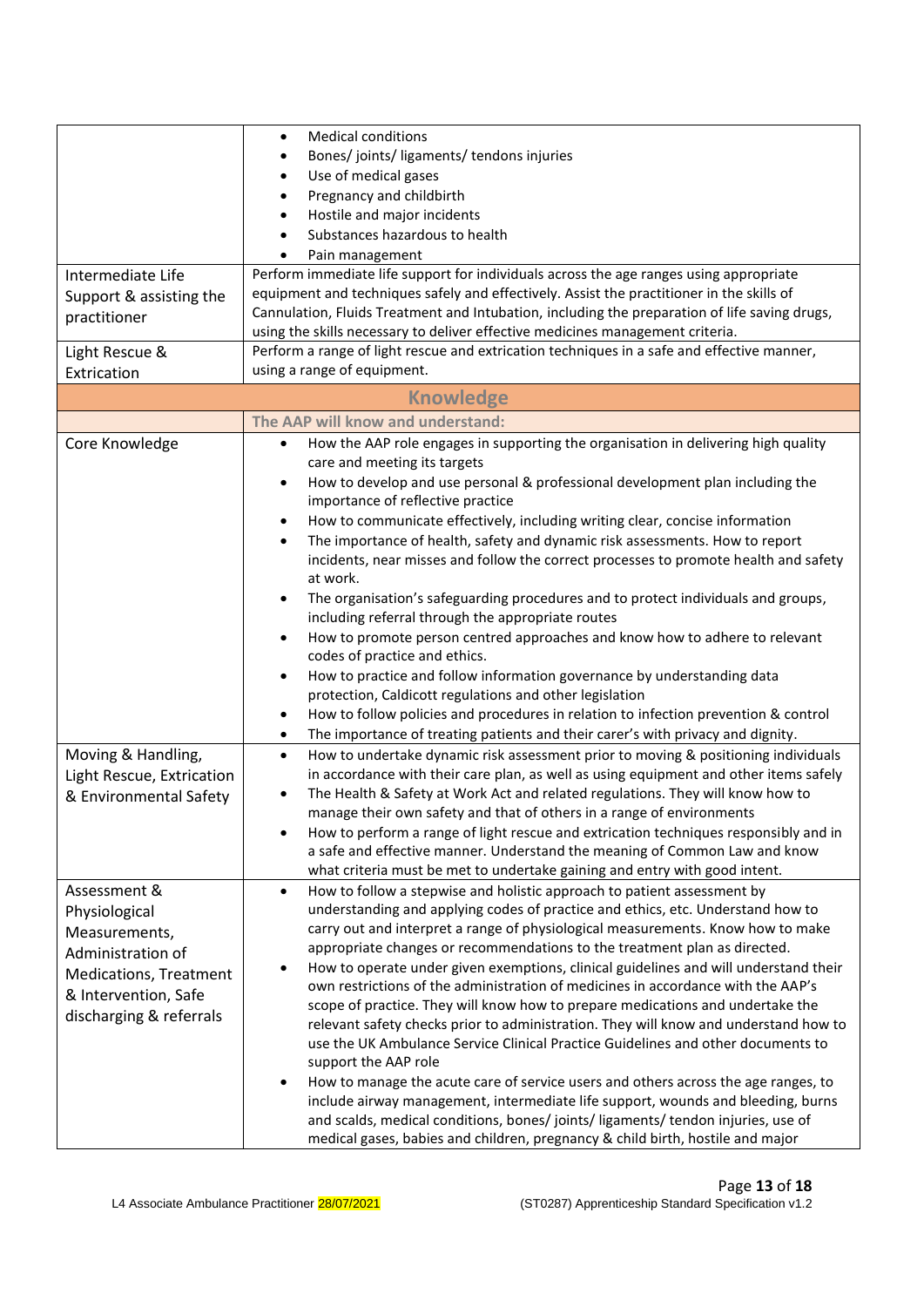|                                                                                                    | incidents, substances hazardous to health, care for the elderly, pain management by<br>understanding all the SOP's, policies, procedures and guidelines. The necessity of<br>safety netting prior to discharging following organisations referral pathways including<br>completion of relevant documentation. Know how to create clear & concise records<br>to support all referrals to all agencies.                                                                                                                                                                                                                                                                           |
|----------------------------------------------------------------------------------------------------|---------------------------------------------------------------------------------------------------------------------------------------------------------------------------------------------------------------------------------------------------------------------------------------------------------------------------------------------------------------------------------------------------------------------------------------------------------------------------------------------------------------------------------------------------------------------------------------------------------------------------------------------------------------------------------|
| Mental Health, Mental<br>Capacity, Dementia &<br>Learning Disability, End<br>of Life & Bereavement | The importance of promoting mental health and well-being; understands the current<br>$\bullet$<br>Mental Health Act and the roles of other partner agencies<br>How to undertake the diagnostic and functional assessment of mental capacity and<br>respond appropriately, acting in the best interest of the service user at all times<br>Understand and be able to support those with dementia and learning disabilities<br>$\bullet$<br>How to support individuals across the age ranges with end of life care plan in a<br>compassionate and supportive manner. They will be able to identify and respond to<br>their own and others feelings when dealing with bereavement. |
| Intermediate Life<br>Support & Assisting the<br>registered Practitioner                            | How to effectively perform intermediate life support for individuals across the age<br>$\bullet$<br>range using appropriate equipment and techniques safely<br>Know what equipment a registered practitioner will need to effectively apply the skill<br>$\bullet$<br>of intubation, cannulation and fluid therapy<br>How to assist when required within own scope of practice<br>$\bullet$<br>Know what drug therapy is needed by the registered practitioner when dealing with<br>$\bullet$<br>service users in cardiac arrest.                                                                                                                                               |
| Driving and electronic<br>communication                                                            | How to operate a range of electronic devices to communicate effectively with all<br>$\bullet$<br>colleagues internally and externally<br>How to prepare a range of vehicles prior to use, operate and drive safely at all times<br>$\bullet$<br>adhering to legislation, Highway Code and policies.                                                                                                                                                                                                                                                                                                                                                                             |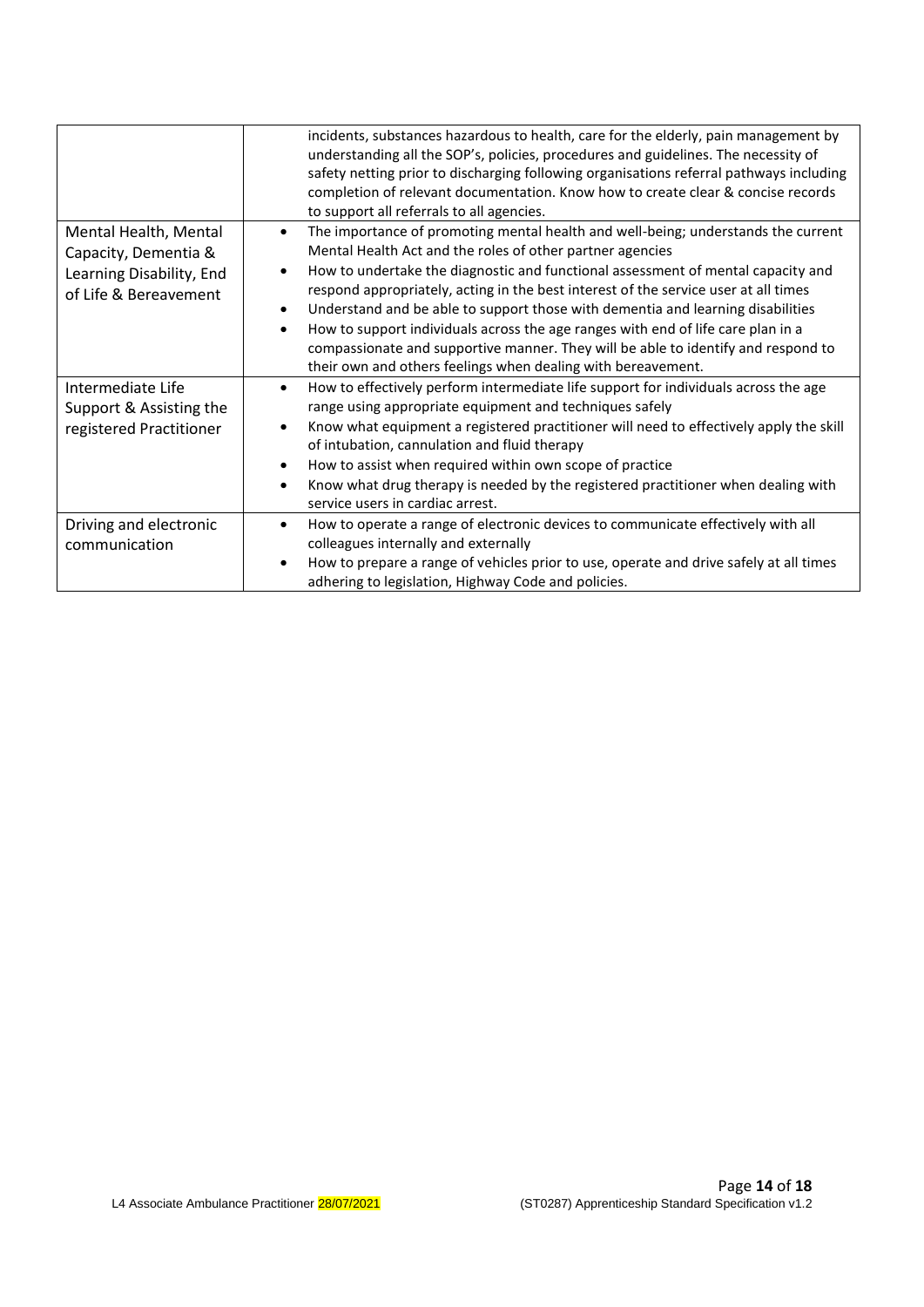## <span id="page-14-0"></span>**Appendix B: Room & Equipment Requirements**

As part of the provider agreement with FutureQuals, centres are required to provide the necessary equipment and rooms needed for the end-point assessment to be able to take place at the required venue.

These will be checked on the day by the Lead Independent End-point Assessor (LIEPA) and if deemed not suitable the LIEPA can potentially decide not to continue the EPA until suitable rooms and equipment have been sourced and checked.

#### **Room & Equipment Requirements**

Dependent on the number of apprentices, at least 3 rooms are required:

• Room one for ILS with necessary equipment – details will be provided by FutureQuals

• Room two for observed practice (equipment in working order)

• Room three for Professional Discussion (small quiet area for 2 people)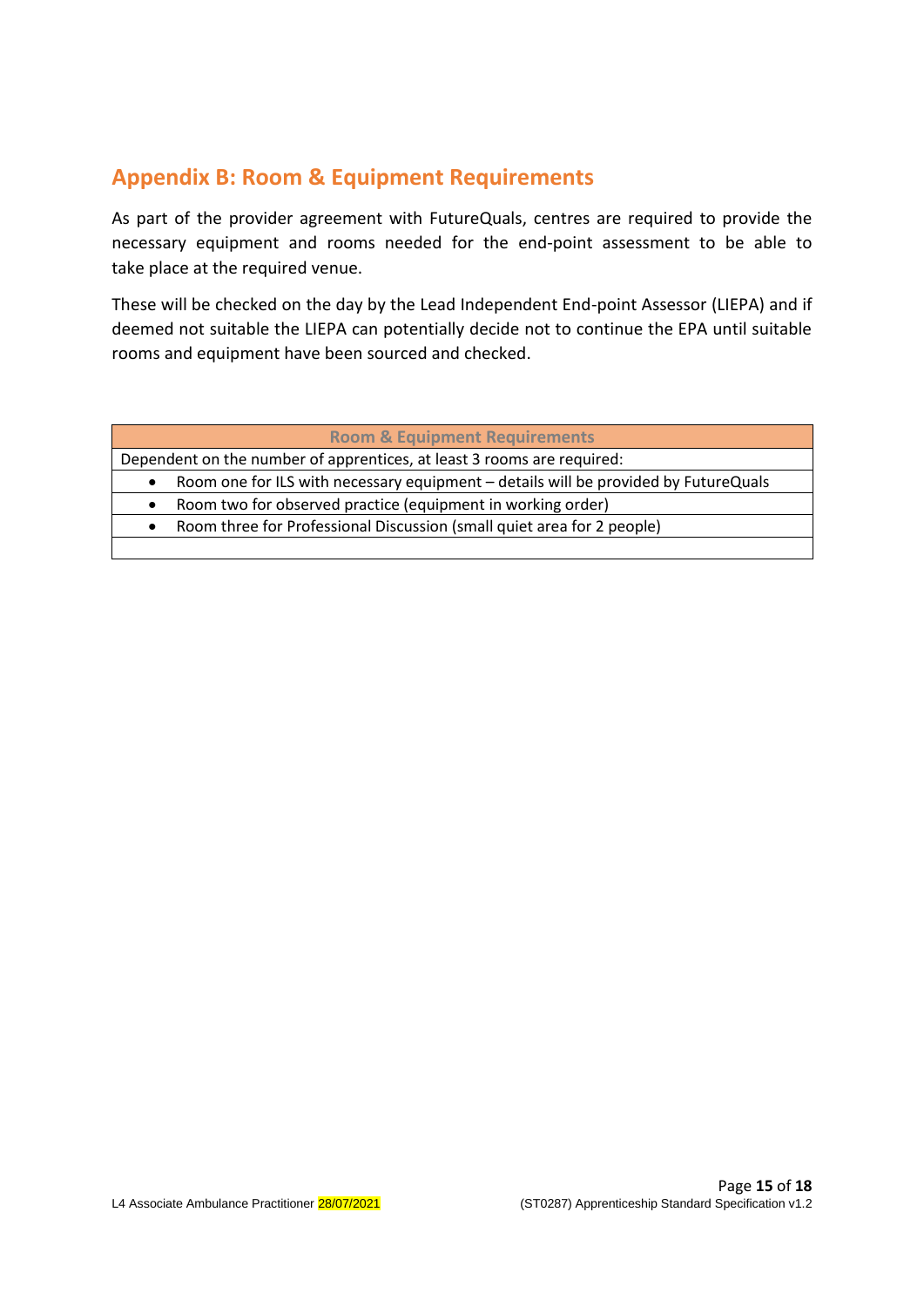## <span id="page-15-0"></span>**Appendix C: Session Checklist for EPAs**

As part of FutureQuals' requirements, we require that the Lead Independent End-point Assessor (LIEPA) completes a Session Checklist.

The checklist is for information only and must be completed at the start of the assessment day itself. An idea of what is included on the checklist is displayed below.

| To be discussed             | <b>Discussed with who</b>                            | <b>Details</b>                                                                                                                                                                                                                                                                                                                                                                                                                                                |
|-----------------------------|------------------------------------------------------|---------------------------------------------------------------------------------------------------------------------------------------------------------------------------------------------------------------------------------------------------------------------------------------------------------------------------------------------------------------------------------------------------------------------------------------------------------------|
| Health & Safety             | To be discussed with IEPAs<br>on the day             | Assessment pack unopened<br>Rooms available and fit for<br>purpose<br>Equipment available and fit for<br>٠<br>purpose<br>Fire exits and evacuation points<br>noted<br>Conflicts of interest - between<br>IEPAs and apprentices                                                                                                                                                                                                                                |
| Health & Safety             | To be discussed with the<br>apprentices              | Arrangements in the events of<br>$\bullet$<br>the fire (including everyone has<br>time adjusted if in the unlikely<br>event of an alarm)<br><b>Toilets</b><br>Food arrangements, where they<br>٠<br>can be brought if applicable                                                                                                                                                                                                                              |
| Introduction for<br>the day | Discussed with apprentices                           | Welcome and introductions<br>$\bullet$<br>How the day will run through<br>٠<br>Overview of assessments<br>Checking ID requirements<br>Outline that feedback will not be<br>$\bullet$<br>given on the day<br>FutureQuals website has all the<br>$\bullet$<br>policies relating to EPA and<br>contact details for the office<br>Register taken and correct<br>Explain that a survey QR code<br>$\bullet$<br>and link will be given out at the<br>end of the day |
| <b>Other Points</b>         | Discuss with apprentices<br>individually as required | Any adjustments for individuals<br>$\bullet$<br>Check IDs of apprentices<br>$\bullet$<br>Confirm that all relevant<br>Gateway evidence has been<br>submitted - relevant to the EPA<br>Standard for the day                                                                                                                                                                                                                                                    |
| Confirmed                   |                                                      | Occurrence Log on the<br>٠<br><b>Assessment &amp; Materials Tracker</b>                                                                                                                                                                                                                                                                                                                                                                                       |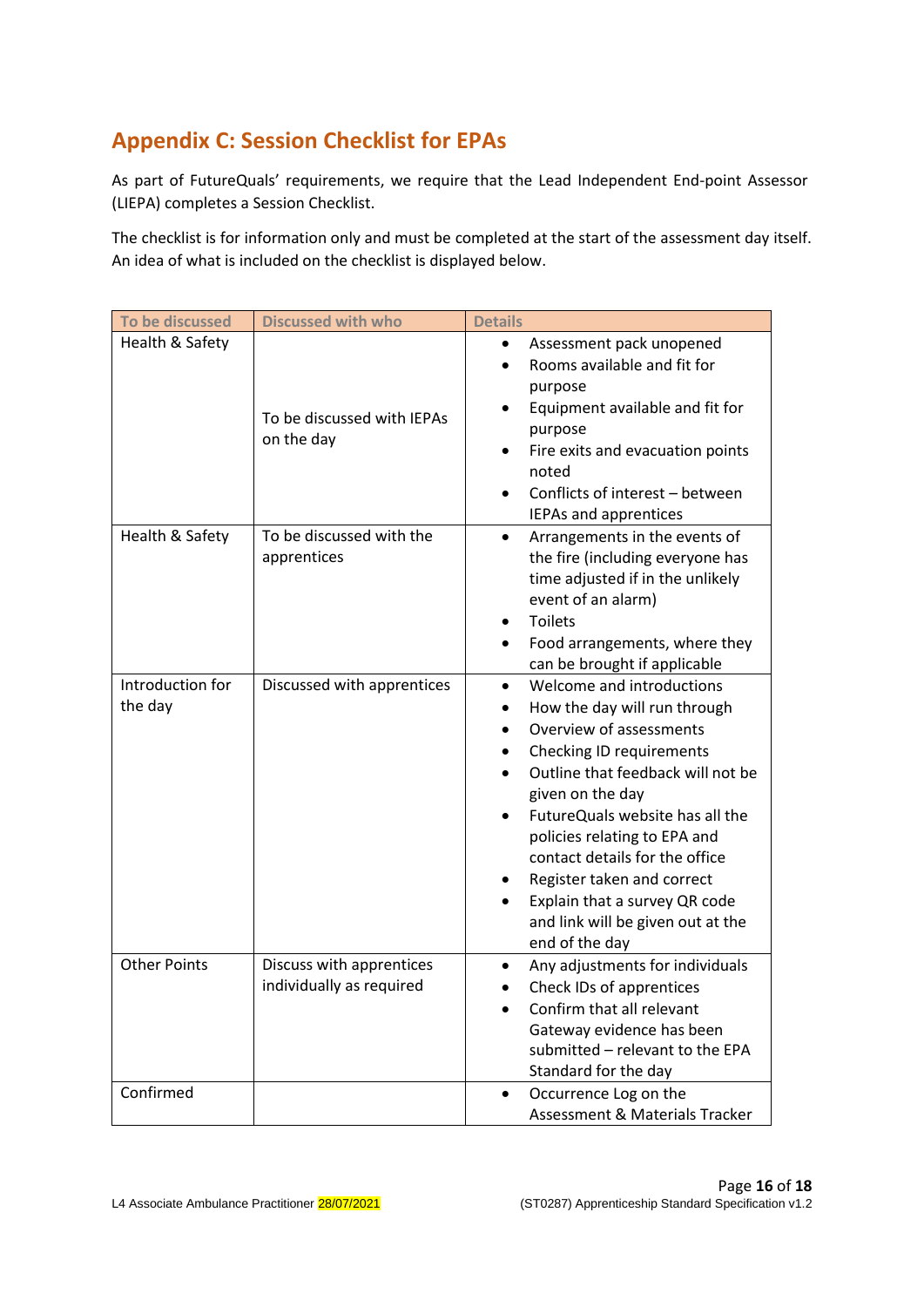## <span id="page-16-0"></span>**Appendix D: Policies and Procedures**

Full access to our policies and procedures can be found on our website or shared in your individual SharePoint folder.

A list of our common policies and procedures can be found below:

- Appeals and enquiries about results policy
- Conflicts of Interest policy
- Fair access policy
- Internal Quality Assurance Policy
- Moderation & Internal Verification Process
- Mitigating Circumstances Policy
- Reasonable Adjustment Policy
- Equality & Diversity Policy

Should FutureQuals make any additions or changes to our policies and procedures, then a notification will be sent out via relevant lines of communication. It is the responsibility of the centers and associates to ensure they are using the most relevant and correct policy.